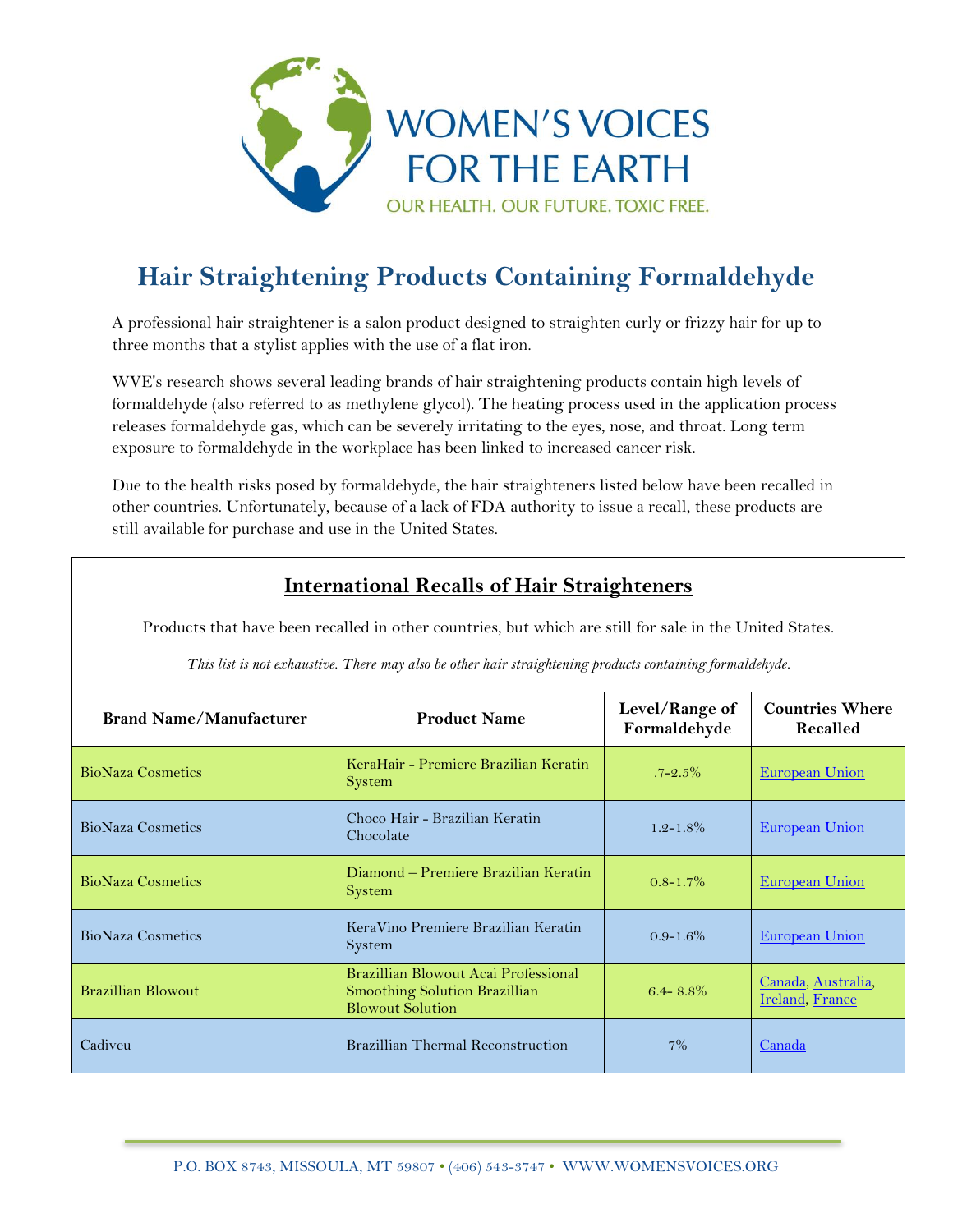| Cocochoco Professional          | Complex Brazilian Keratin<br><b>Straightening Treatment</b>                             | 3%             | <b>European Union</b>                                            |
|---------------------------------|-----------------------------------------------------------------------------------------|----------------|------------------------------------------------------------------|
| Coppola/Copomon Enterprises LLC | Keratin Complex Smoothing Therapy                                                       | 2%             | Ireland, Australia,<br>Canada, European<br><b>Union</b> , France |
| Coppola/Copomon Enterprises LLC | Keratin Complex Express Blowout                                                         | $> 2 - 1.7\%$  | Canada, Australia                                                |
| Coppola/Copomon Enterprises LLC | Keratin Complex Intense RX,<br>Smoothing Therapy                                        | $0.5 - 0.8\%$  | Australia, European<br>Union                                     |
| Global Keratin                  | Global Keratin Taming System with<br>Juvexin Strawberry Resistant                       | $4.40\%$       | Canada                                                           |
| Global Keratin                  | Global Keratin Taming System<br>Strawberry                                              | 3.00%          | France, Canada                                                   |
| Global Keratin                  | <b>Functional Keratin Hair Taming</b><br>System Blond/Light Wave Colored<br>"Chocolate" | 1.7%           | European Union,<br>Ireland                                       |
| Global Keratin                  | Global Keratin Taming System with<br>Juvexin Strawberry Light Wave                      | $.2 - 1.4\%$   | Canada, Ireland                                                  |
| Global Keratin                  | Global Keratin Hair Taming System<br>with Juvexin Light Wave/Curly                      | $> 2\%$        | Australia                                                        |
| Goleshlee                       | Goleshlee Keratin Hair Therapy                                                          | $>0.6\%$       | France                                                           |
| Hair Go Straight                | <b>Keratin Treatment</b>                                                                | $2.60\%$       | <b>European Union</b>                                            |
| I.B.S Beauty Inc.               | Istraight Keratin Advanced Keratin<br>Treatment                                         | 2.30%          | Canada                                                           |
|                                 |                                                                                         |                |                                                                  |
| Inoar                           | Moroccan Hair Treatment                                                                 | $2.84\% - 7\%$ | European Union,<br>Canada                                        |
| KeraStraight                    | Treatment Original Formula                                                              | $2\%$          | European Union,<br>Ireland                                       |
| La Brasiliana                   | Zero (apple)                                                                            | 0.76%          | Canada                                                           |
| La Brasiliana                   | Veloce                                                                                  | 0.35%          | Canada                                                           |
| La Brasiliana                   | Spruzzi                                                                                 | $> .2\%$       | Canada                                                           |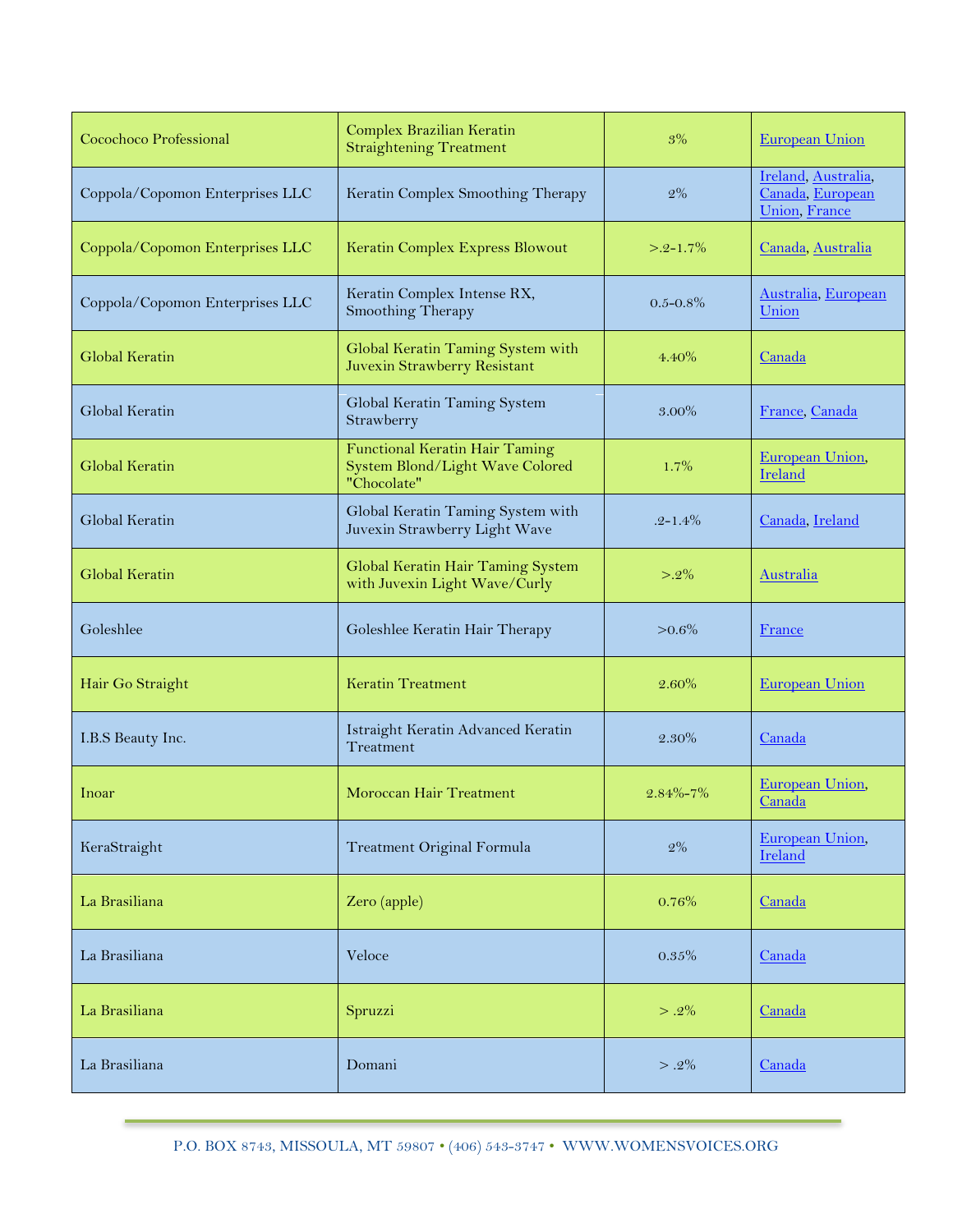| La Brasiliana                                            | Original                                                      | $> .2\%$  | Canada                |
|----------------------------------------------------------|---------------------------------------------------------------|-----------|-----------------------|
| Lazaros general trading LLC                              | TCQ Plus Phase 2 - Nano Hydra<br>Keratin                      | $2.30\%$  | <b>European Union</b> |
| Marcia Teixeira - M & M<br>International                 | Chocolate, extreme de-frizzing<br>treatment                   | $2\%$     | France, Canada        |
| Marcia Teixeira - M & M<br>International                 | Advanced Brazilian Keratin Treatment                          | $1.70\%$  | Canada                |
| Marcia Teixeira - M & M<br>International                 | Brazilian Keratin Treatment, Marcia<br>Teixeira               | $1.60\%$  | Ireland, Canada       |
| R & L Trading Corp                                       | Soft-Liss Intelligent Brush Morango<br>Step 2                 | $> 0.2\%$ | Ireland               |
| Rio Keratin                                              | Brazilian Keratin Treatment Step 2<br>Grape Extract           | $3.50\%$  | <b>European Union</b> |
| Royal Keratin Professional Line by<br>Keratin Connection | Brazilian Keratin Treatment in Mint,<br>Chocolate, Strawberry | $1.54\%$  | Canada                |
| Tahe                                                     | Thermo Keratin No. 2 Active<br>Treatment                      | $>0.2\%$  | Ireland               |

## **Hair Straighteners High in Formaldehyde, Not Yet Recalled**

Products that have been tested and found to contain formaldehyde higher than acceptable levels in other countries, but have not yet been subject to recall*.*

| <b>Brand Name/Manufacturer</b> | <b>Product Name</b>                              | Level/Range of<br>Formaldehyde |
|--------------------------------|--------------------------------------------------|--------------------------------|
| <b>Brazillian Gloss</b>        | <b>Keratin Smoothing Gloss</b>                   | $7.30\%$                       |
| Kera Green                     | Keratin and Protein Hair Treatment               | $1.50\%$                       |
| <b>Keratin Express</b>         | Keratin Express Brazilian Smoothing<br>Treatment | $1.2\%$                        |